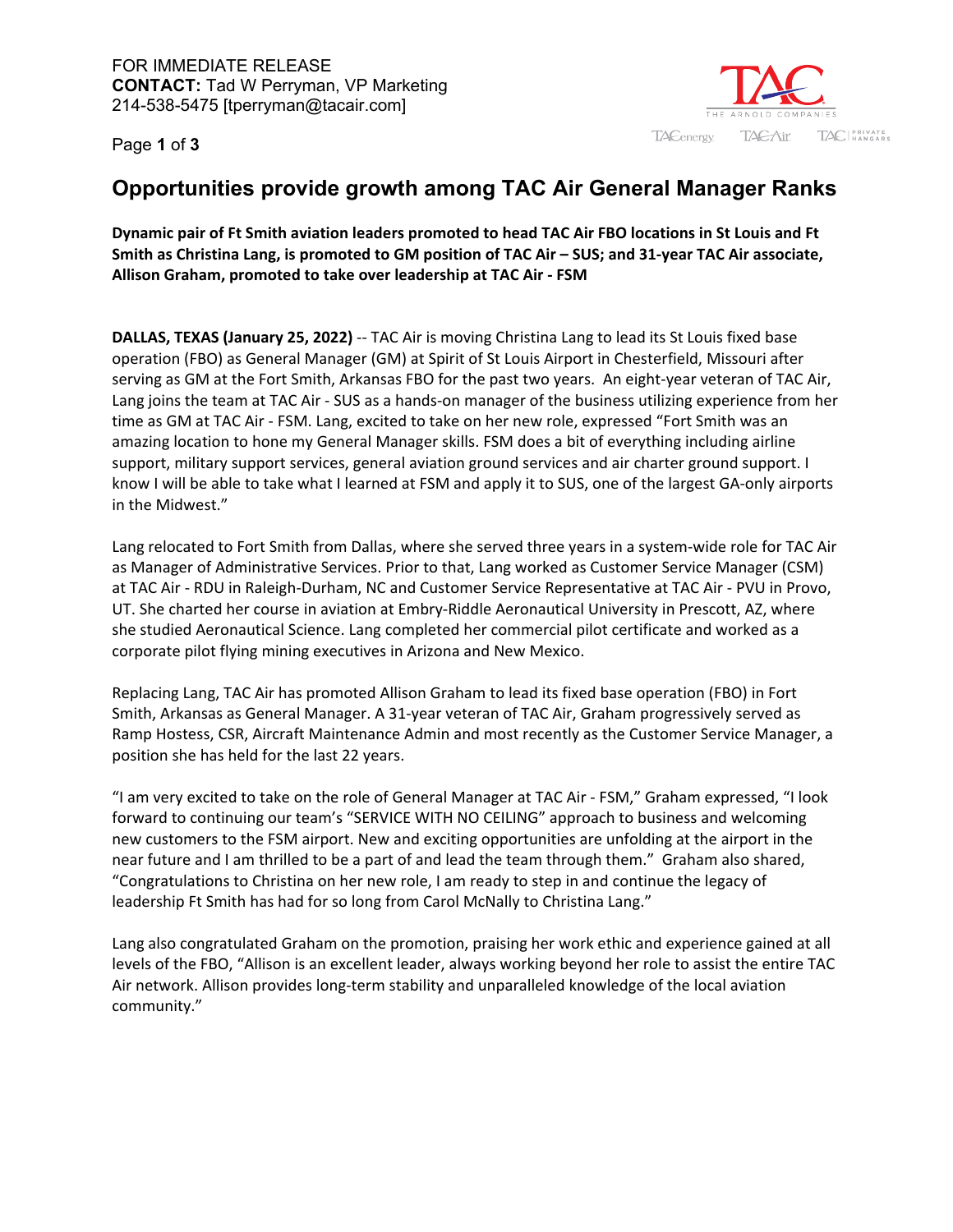

## Page **2** of **3**

"The leadership and success Lang showed during her time as GM of TAC Air - FSM has positioned her to be an ideal leader in taking over at TAC Air - SUS, replacing long-time GM Phil Bissonnette upon his retirement," stated Joe Gibney, Chief Operating Officer of TAC Air. "Graham worked her way up, successfully mastering several roles within the FBO, gaining knowledge, industry and internal company experience, always showing enthusiasm and eagerness to learn, making her an ideal leader to take the reins after Lang."

Gibney went on to say, "These promotions are a testament to the importance we put on personal development at TAC Air and its impact within our system. Recognizing individuals who are committed to building the organization actively contributes to the growth the company has seen."

## **About TAC Air**

TAC Air is an aviation ground services company providing the highest level of service available in fixed base operations with more than 700 associates in its network of operations spanning 16 FBO locations across the United States. TAC Air is a division of TAC - The Arnold Companies, a Texas-based aviation services and energy marketing company. Learn more about the passion for great service TAC Air provides pilots, aircraft owners, airlines and the government/military at [www.tacair.com.](https://www.tacair.com/) For more information about TAC - The Arnold Companies visit [www.thearnoldcos.com.](http://www.thearnoldcos.com/)



Christina Lang, General Manager of TAC Air - SUS FBO in St. Louis, MO